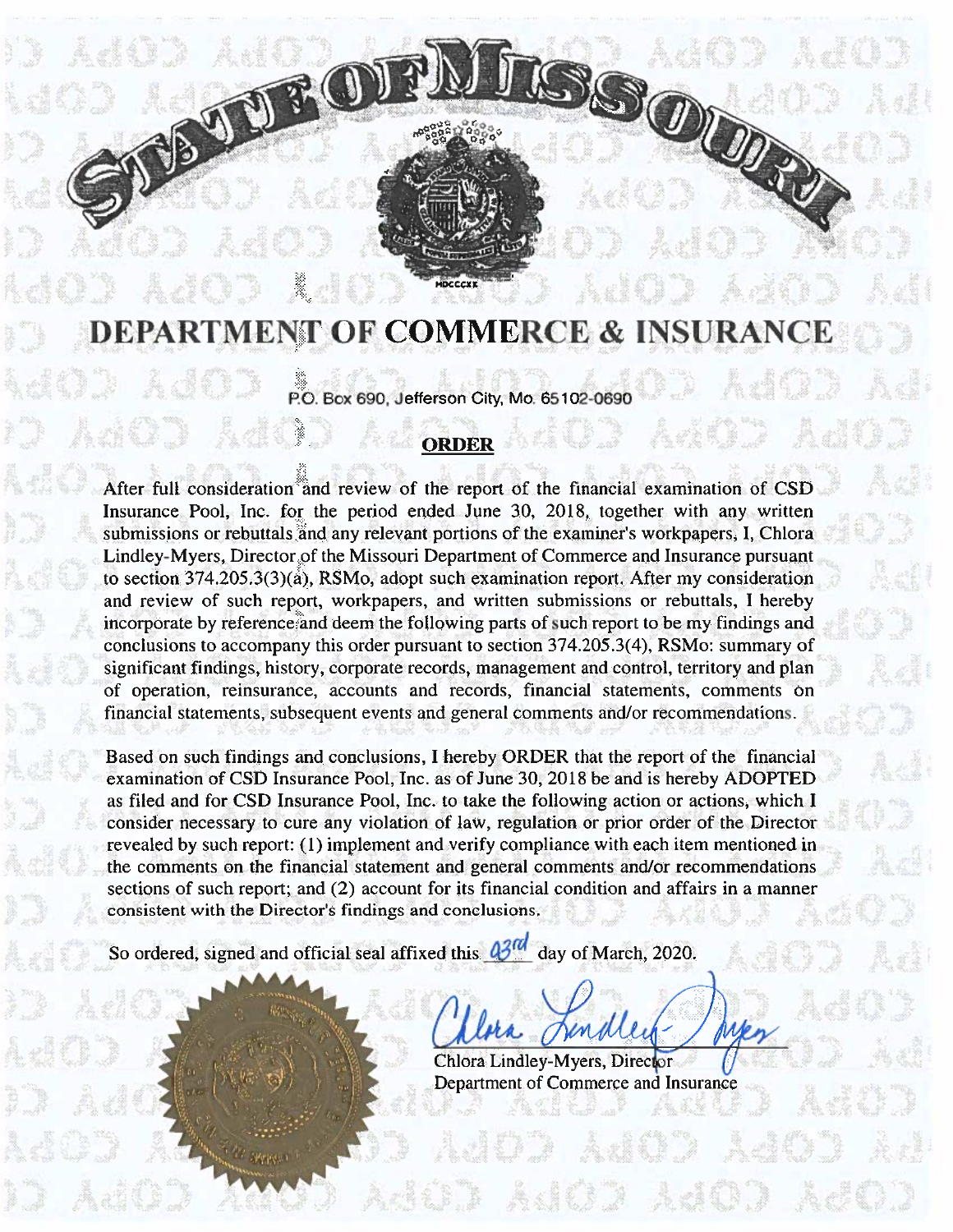



REPORT OF

### FINANCIAL EXAMINATION OF

# CSD INSURANCE POOL, INC.

**AS OF** 

JUNE 30, 2018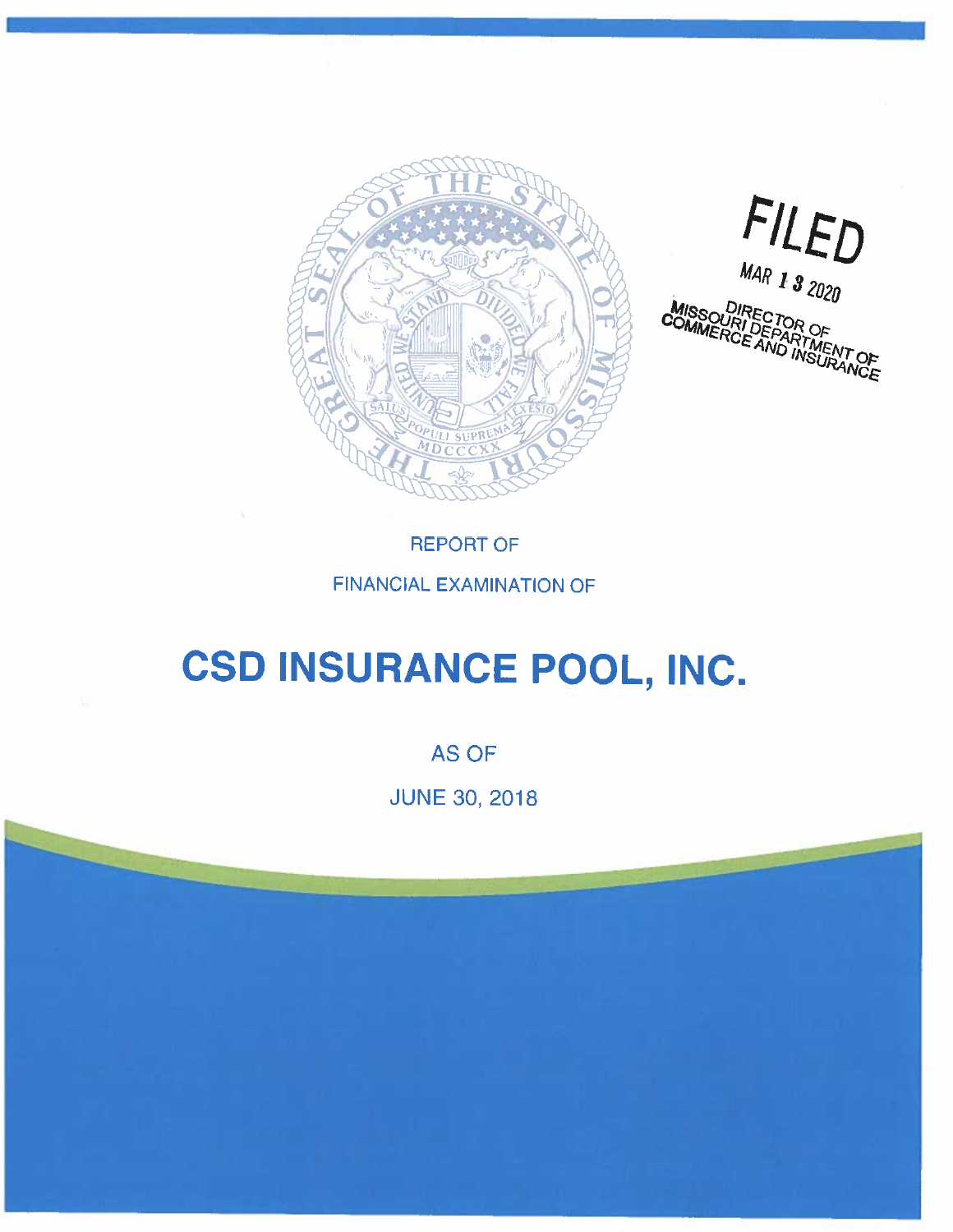| <b>CONTENTS</b> |
|-----------------|
|                 |
|                 |
|                 |
|                 |
|                 |
|                 |
|                 |
|                 |
|                 |
|                 |
|                 |
|                 |
|                 |
|                 |
|                 |
|                 |
|                 |
|                 |
|                 |
|                 |
|                 |
|                 |
|                 |
|                 |
|                 |
|                 |
|                 |
|                 |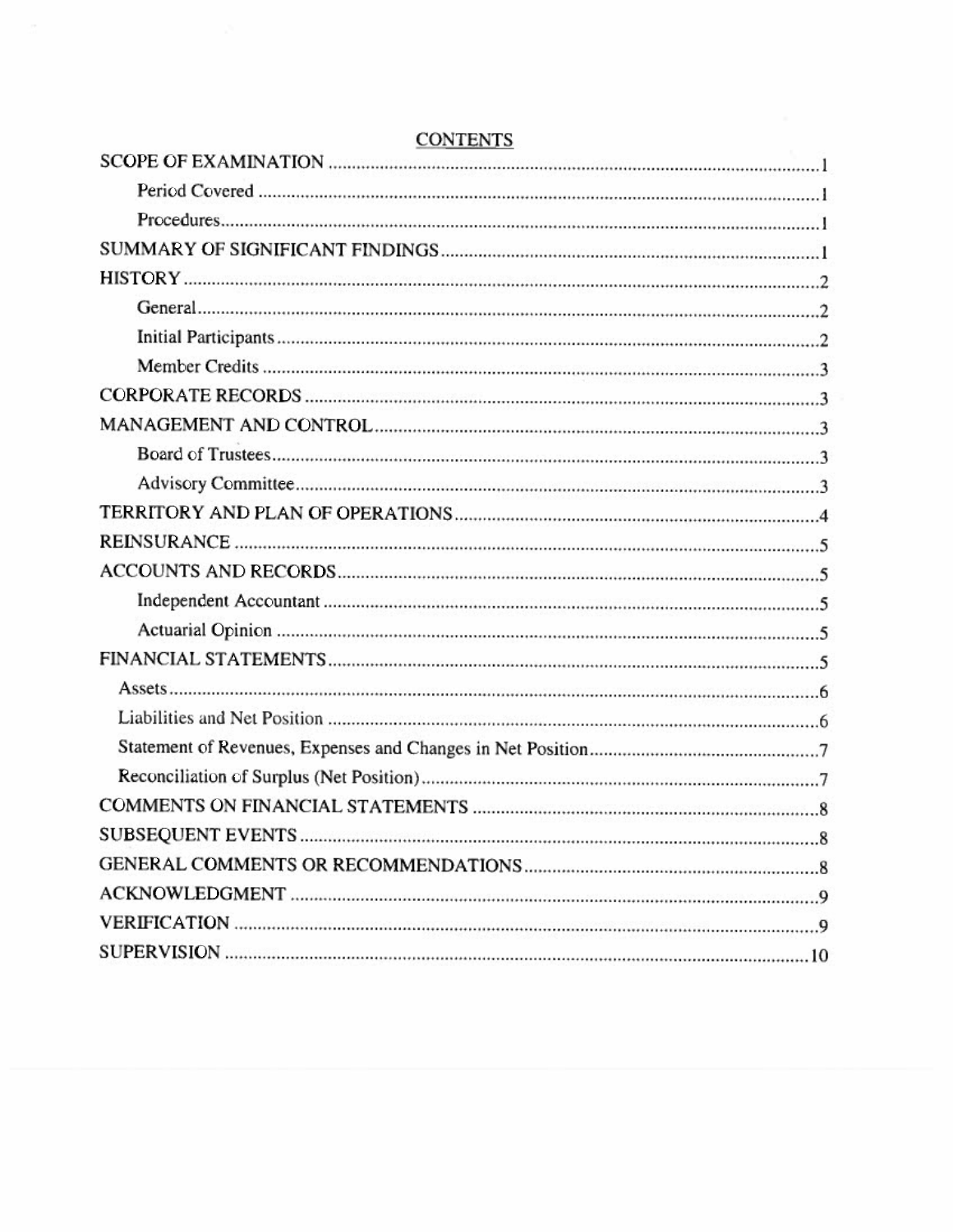January 13, 2020

Honorable Chiora Lindley-Myers. Director Missouri Department of Commerce and Insurance 301 West High Street, Room 530 Jefferson City, Missouri 65101

Director Lindley-Myers:

In accordance with your financial examination warrant, <sup>a</sup> comprehensive financial examination has been made of the records, affairs and financial condition of

#### CSD Insurance Pool, Inc.

hereinafter referred to as such or as the "Pool." The Pool's main office is located at 613 Big Bend Road, #688, Manchester. MO 63021; telephone number (314) 974-1089. This examination began on August 22, 2019, and concluded on the above date.

#### SCOPE OF EXAMINATION

#### Period Covered

We performed <sup>a</sup> single-state examination of CSD Insurance Pool, Inc. (NAIC #15332). This is the first examination of the Pool since its incorporation in 2013. This examination covers the period from October 31, 2013, through June 30, 2018. This examination also includes material transactions or events occurring subsequent to June 30, 2018.

#### Procedures

We conducted the examination in accordance with the National Association of Insurance Commissioners (NAIC) Financial Condition Examiners Handbook (Handbook), excep<sup>t</sup> where practices, procedures and applicable regulations of the Department of Commerce and Insurance (Department) or statutes of the state of Missouri prevailed. The Handbook requires that we plan and perform the examination to evaluate the financial condition, assess corporate governance, identify current prospective risks of the Pool and evaluate system controls and procedures used to mitigate those risks. An examination also includes identifying and evaluating significant risks that could cause an insurer's surplus to be materially misstated both currently and prospectively.

The examination does not attest to the fair presentation of the financial statements included herein. If during the course of the examination an adjustment is identified, the impact of such adjustment will be documented separately following the Company's financial statements. Key activities identified were Cash and Cash Equivalents, Investments, Premiums Receivable, Claims and Benefits Payable. and Unearned Revenue.

#### SUMMARY OF SIGNIFICANT FINDINGS

Assets consisting of cash, cash equivalents and investments are titled in the name of CSD Insurance Trust instead of being titled in the name of the Pool, which is the regulated insurance entity.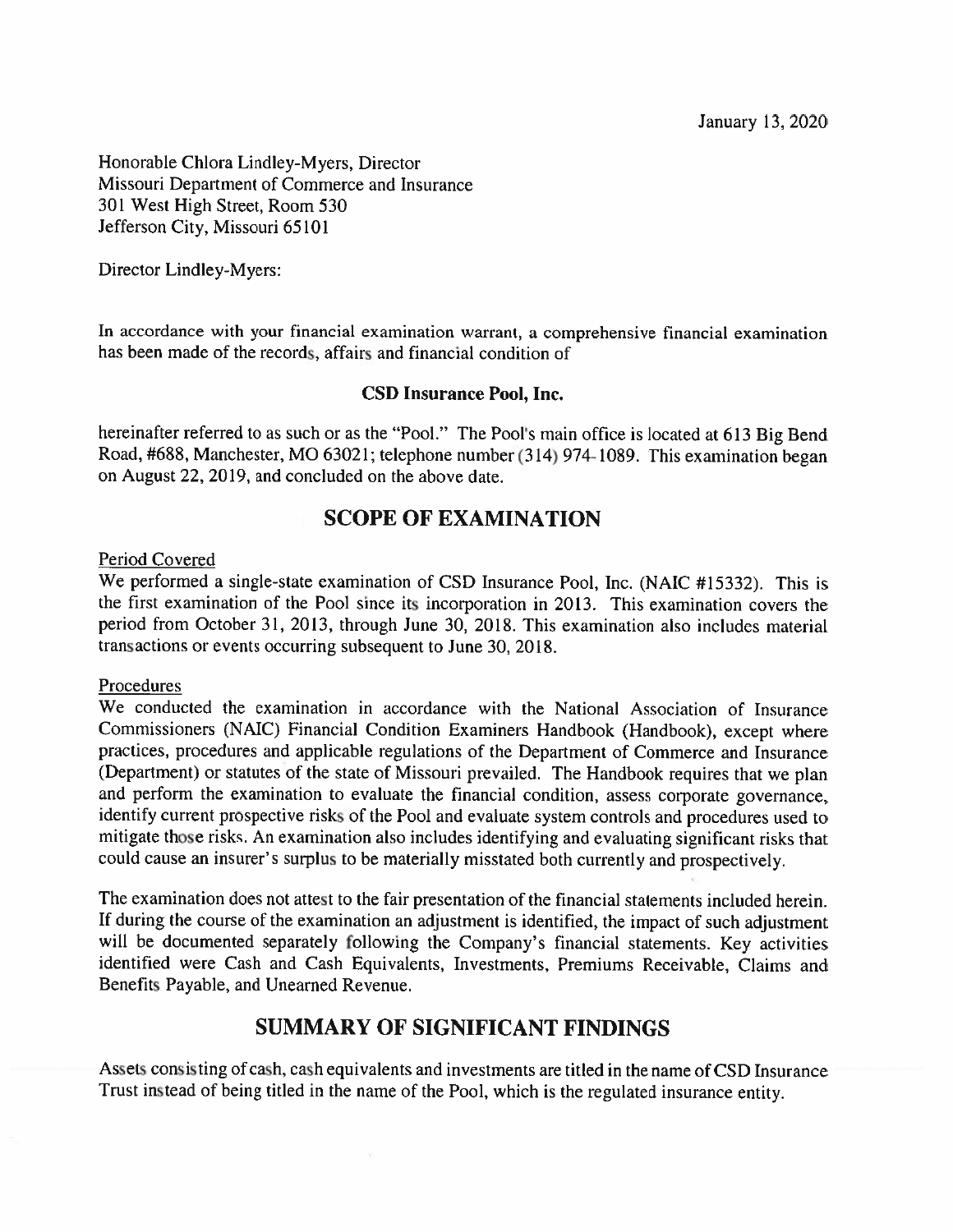# **HISTORY**

#### **General**

CSD Insurance Trust was established October 1, 1991, to allow participating public education institutions to purchase employee health insurance coverage on <sup>a</sup> group basis. In order to allow participating institutions to offer employee health insurance coverage on <sup>a</sup> self-insured basis, in 2013, CSD Insurance Trust established CSD Insurance Pool, Inc. The Missouri Department of Commerce and Insurance licensed CSD Insurance Pool. Inc. as <sup>a</sup> political subdivision assessable entity under Sections 537.600—537.650 RSMo (Sovereign Immunity) effective October31, 2013.

#### Initial Participants

The following institutions comprised the Pool's initial parlicipating employers:

| <b>Bayless School District</b>                     | <b>Better Learning Communities</b><br>Academy | <b>Brentwood Public Schools</b>               |  |
|----------------------------------------------------|-----------------------------------------------|-----------------------------------------------|--|
| Cooperating School Districts<br>of St. Louis       | <b>Crystal City Public Schools</b>            | Franklin County R-2 School<br><b>District</b> |  |
| Hancock Place School<br><b>District</b>            | Hazelwood School District                     | Jennings School District                      |  |
| Lonedell R-14 School District                      | Maplewood-Richmond<br>Heights School District | Meramec Valley R-3 School<br>District         |  |
| Normandy School District                           | Pattonville School District                   | <b>Ritenour School District</b>               |  |
| <b>Riverview Gardens School</b><br><b>District</b> | Spring Bluff R-15 School<br><b>District</b>   | Strain-Japan R-16 School<br><b>District</b>   |  |
| Union R-XI School District                         | <b>VICC</b>                                   | Warren County R-3 School<br><b>District</b>   |  |
| <b>Webster Groves School</b><br><b>District</b>    | Wentzville School District                    | <b>Windsor School District</b>                |  |
| Wright City R-2 School<br><b>District</b>          |                                               |                                               |  |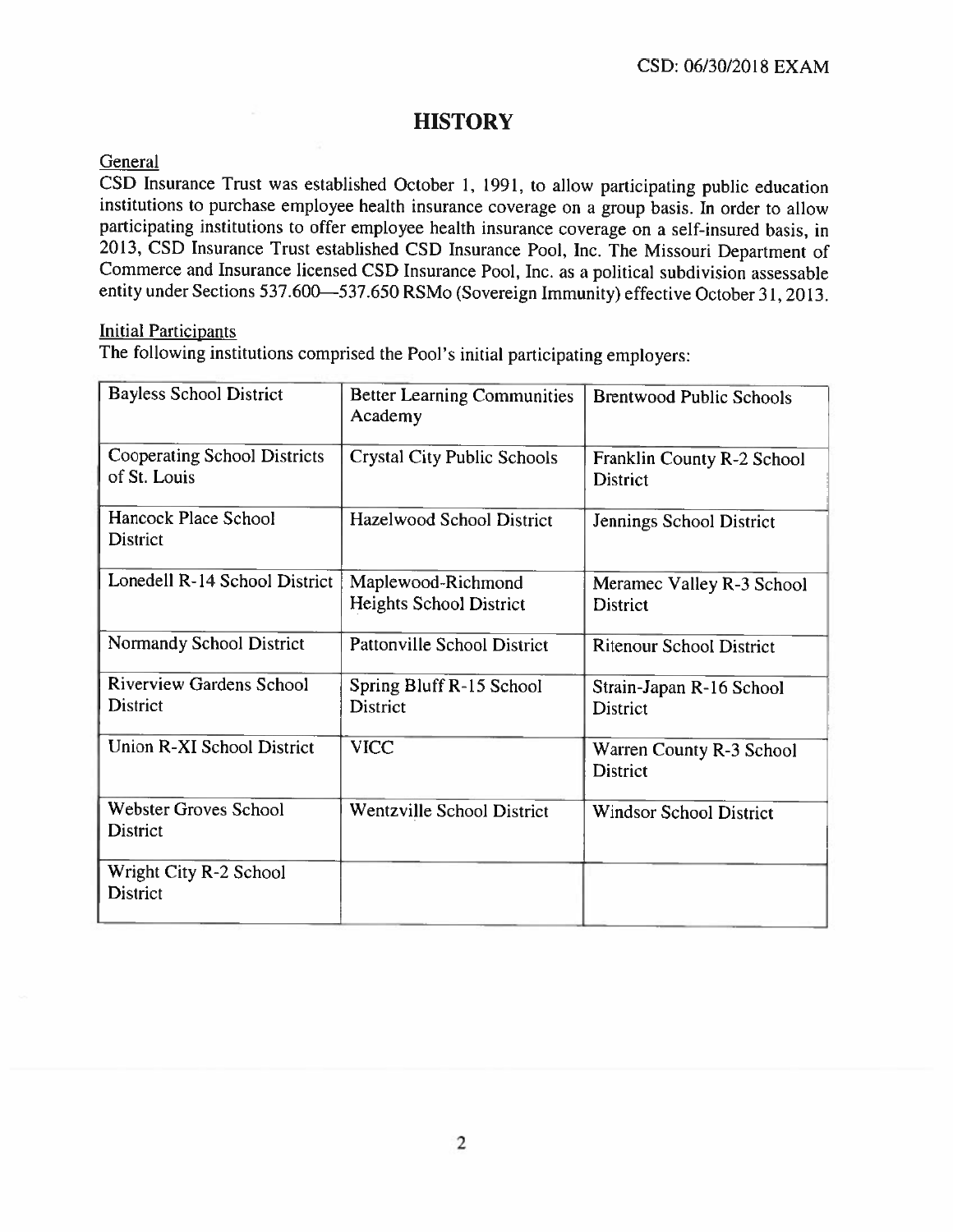#### Member Credits

The Pool began issuing member credits in 2015, after having determined that it had sufficient funds to cover its actuarial liabilities (claims and claims adjustment expenses). Member credits are refunds based on the Pool's Net Position which require the approval of the Advisory Committee. During the current examination period, the Pool issued the following member credits.

| Year  | Amount      |
|-------|-------------|
| 2015  | \$2,751,300 |
| 2016  | 2,213,000   |
| 2017  | 4,490,376   |
| 2018  | $\bullet$   |
| Total | \$9,454,676 |

#### CORPORATE RECORDS

The Pool's Articles of Incorporation and Bylaws were reviewed. There were no changes to the Articles of Incorporation or the Bylaws during the current examination period.

The minutes of the Advisory Committee meetings were reviewed, The minutes appear to support the approval of major corporate transactions and events during the current examination period.

The minutes of the Board of Trustees meetings were also reviewed. The minutes appear to support the approval of major corporate transactions and events during the current examination period.

#### MANAGEMENT AND CONTROL

#### Board of Trustees

The Pool is governed by <sup>a</sup> three-member Board of Trustees, appointed by the Advisory Committee. Trustees serving at June 30, 2018, were as follows:

| Trustee             | Participant                      |
|---------------------|----------------------------------|
| John Stewart, Chair | <b>Brentwood School District</b> |
| Dwight Lindhorst    | <b>Ritenour School District</b>  |
| Pam Frazier         | Wentzville School District4      |

#### **Advisory Committee**

The Advisory Committee consists of one representative from each participating school or district, which are appointed by their respective school or district superintendent. At June 30, 2018, the Advisory Committee included representatives from the following members:

| <b>Affton School District</b>  | Ritenour School District                 |
|--------------------------------|------------------------------------------|
| <b>Bayless School District</b> | Riverview Gardens School District        |
| Brentwood Public Schools       | Silex School District                    |
| Carondelet Leadership Academy  | Spring Bluff School R-15 School District |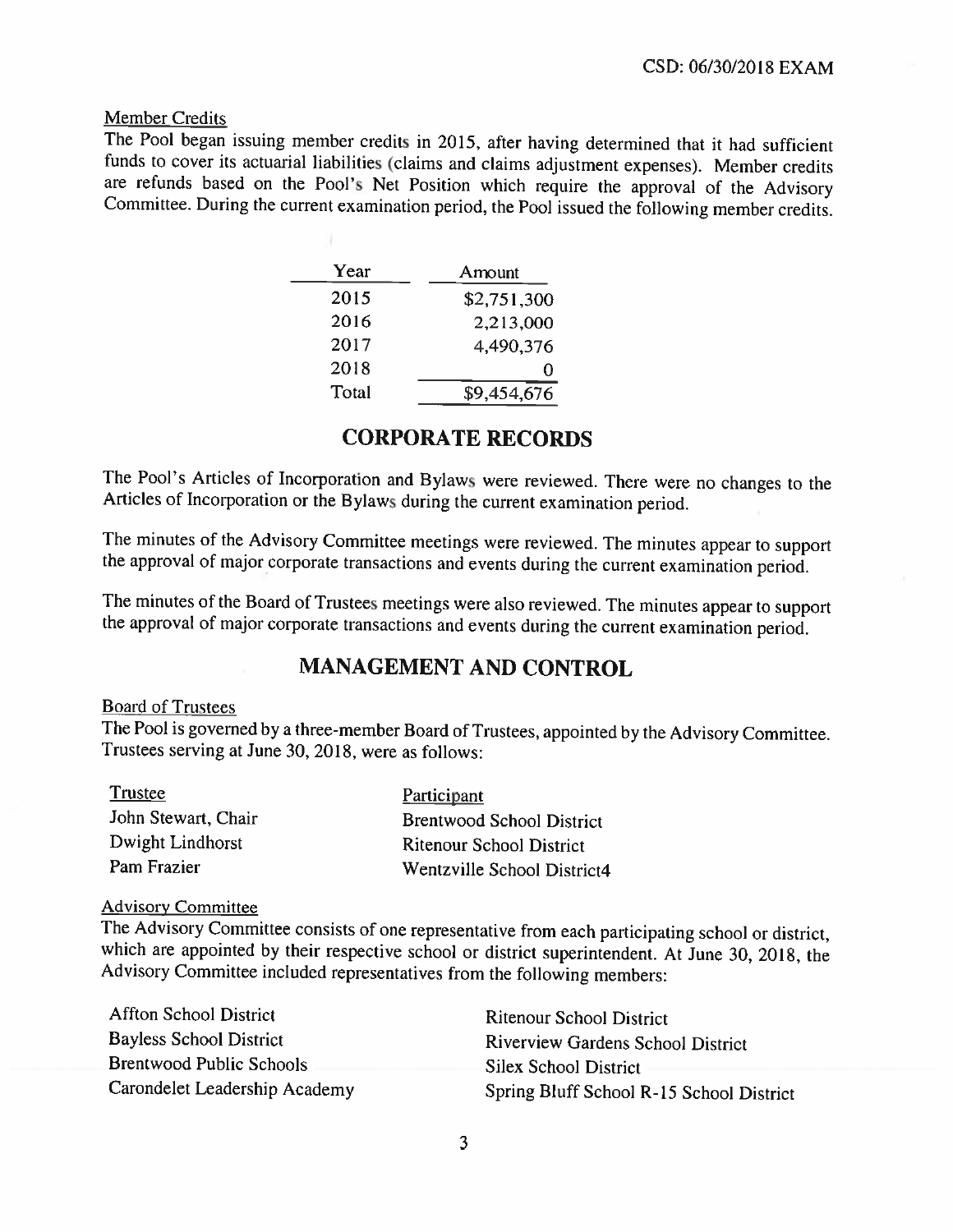| CSD/EdPlus                                 | Strain-Japan R-16 School District   |
|--------------------------------------------|-------------------------------------|
| <b>Crystal City School District</b>        | The Arch Community School           |
| Franklin County R2 School District         | The Biome                           |
| Hancock Place School District              | Union R-XI School District          |
| Hazelwood School District                  | Warren County R-III School District |
| Jennings School District                   | Webster Groves School District      |
| Lafayette Prep Academy                     | Wentzville School District          |
| Lift for Life Academy                      | <b>Windsor School District</b>      |
| Maplewood Richmond Heights School District | Wright City R-II School District    |
| Meramec Valley R-3 School District         |                                     |

The Chair of the Board of Trustees (Board Chair) serves as the chief executive officer of the Pool. The Board Chair is responsible for supervising the operation and administration of the Pool and the Trust, executing instructions of the Board of Trustees and of any committees, and presiding over all meetings of the Board or of any committees. The Advisory Committee appoints the Board Chair.

# TERRITORY AND PLAN OF OPERATIONS

The Pool is licensed in Missouri under Sections 537.620—537.650 RSMo (Self-Insured Political Subdivision Association). Membership in the Pool is open to the following types of public education institutions in the state of Missouri: public school districts, charter schools organized under Section 160.400 RSMo (Charter schools defined...), and other educational institutions which qualify as political subdivisions under Missouri law. Members of the Pool are primarily located in the Greater St. Louis Metropolitan Area. As of June 30, 2018, there were twenty-seven members of the Pool, covering approximately ten thousand enrollees.

The Pool offers two classes of membership, Class A and Class B. Class A members may offer their employees one or more of the Pool's group medical plans. Class A members may not selfinsure medical benefits programs. Class B members may offer their employees one or more of the Pool's benefit programs other than the medical <sup>p</sup>lans reserved to Class <sup>A</sup> members. Class <sup>B</sup> members self-insure their medical benefits programs. Members of both classes are divided into sub-classes for rating purposes. Three-year average loss ratios are used to determine each member's pricing.

In addition to group medical coverage, the Pool offers fully-insured products for dental, vision, life, AD&D, disability and critical illness coverage. The Pool also offers self-insured products for dental and vision along with health reimbursement accounts and medical and dependent care flexible spending accounts.

The Pool contracts with insurers to provide coverage and administer self-insured programs: Anthem Blue Cross Blue Shield for medical; Delta Dental for dental; Anthem Blue Vision for vision: and Cigna for life and AD&D insurance. The Pool also contracts with Mercer Health and Benefits Administration, LLC to manage its operations. Additionally. the Pool employs <sup>a</sup> general manager to oversee operations.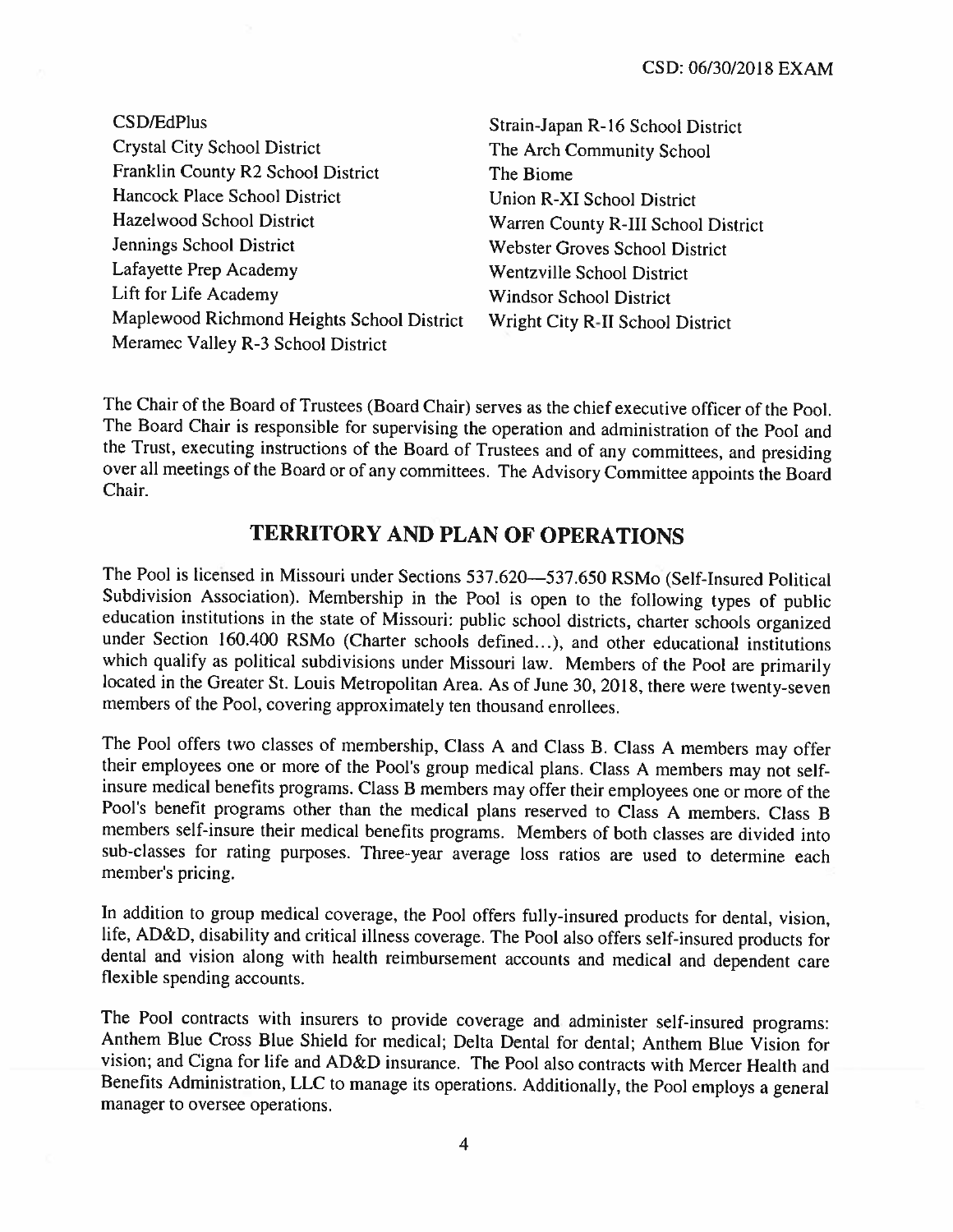#### REINSURANCE

The Pool uses stop-loss reinsurance to limit the exposure of its self-insured members to catastrophic loss. Anthem Blue Cross Blue Shield provides coverage for losses in excess of the stop-loss limit. Self-insured members are responsible for losses up to the stop-loss limit(retention). The following per-member per-year retention amounts have been in place over the examination period.

| Year | Retention |
|------|-----------|
| 2013 | \$350,000 |
| 2014 | \$400,000 |
| 2015 | \$500,000 |
| 2016 | \$500,000 |
| 2017 | \$550,000 |
| 2018 | \$550,000 |

#### ACCOUNTS AND RECORIS

#### Independent Accountant

For the period under examination, the Pool's financial statements were audited by RuhinBrown LLP (RubinBrown), <sup>a</sup> certified public accounting firm. RubinBrown's <sup>2018</sup> audit workpapers were reviewed and used in the course of the examination as deemed appropriate.

#### Actuarial Opinion

On August 24, 2018, Brad Cornish, FSA, of Mercer Health and Benefits, LLC, provided actuarial certification of the unpaid claims liability reported at June 30, 2018.

#### FINANCIAL STATEMENTS

The following financial statements are based on the financial statements filed by the Pool with the Department and present the financial condition of the Pool for the period ending June 30, 2018. Pool management is responsible for the preparation and presentation of these financial statements. The accompanying comments on financial statements reflect any examination adjustments to the amounts reported in the financial statements and should be considered an integral part of the Annual Statement.

There may have been additional differences found in the course of this examination, which are not shown in the "Comments on Financial Statements." These differences were determined to be immaterial in relation to the financial statements, and therefore were only communicated to the Company and noted in the workpapers for each key activity.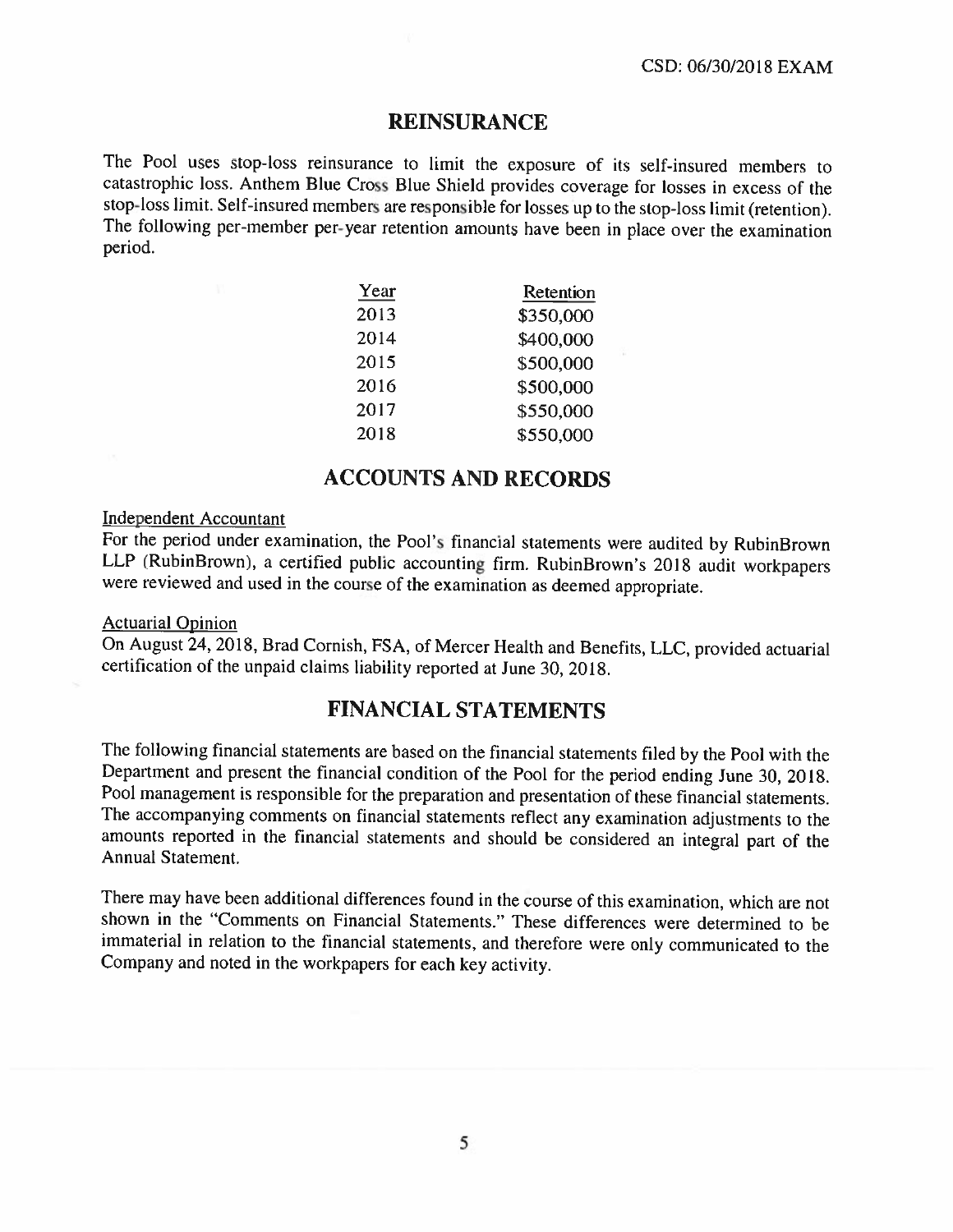#### ASSETS

As of June 30, 2018

| Cash and cash equivalents             | \$11,584,002 |
|---------------------------------------|--------------|
| Premiums and contributions receivable | 1,766,644    |
| Prepaid expenses                      | 49.488       |
| Investments                           | 15,602,089   |
| <b>Total Assets</b>                   | \$29,002,223 |

# LIABILITIES AND NET POSITION

As of June 30. 2018

| Claims and benefits payable               | \$11,632,468 |
|-------------------------------------------|--------------|
| Unearned revenue                          | 822,645      |
| <b>Total Liabilities</b>                  | \$12,455,113 |
| <b>Net Position</b>                       | \$16,547,110 |
| <b>Total Liabilities and Net Position</b> | \$29,002,223 |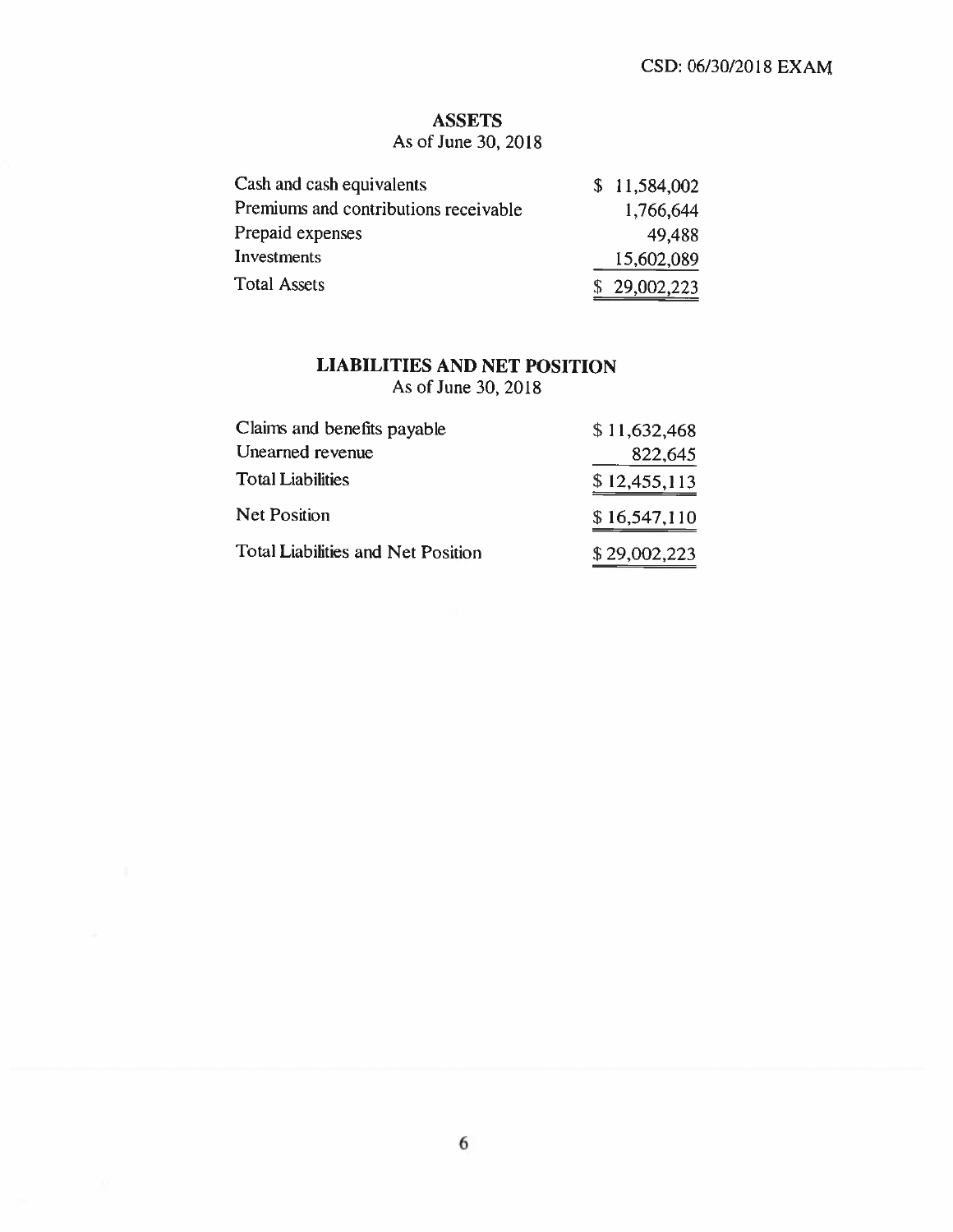#### STATEMENT OF REVENUES, EXPENSES AND CHANGES IN NET POSITION For the Year Ended June 30, 2018

| Direct contributions and insurance premiums | \$88,144,475      |
|---------------------------------------------|-------------------|
| Administrative fees                         | 410,779           |
| Miscellaneous                               | 88,441            |
| <b>Total Operating Revenues</b>             | 88,643,695        |
| Claims, claims administration and premiums  | 94,860,479        |
| Taxes and fees                              | 31,495            |
| Contracted services                         | 180,271           |
| Office supplies                             | 1,773             |
| Travel                                      | 6,131             |
| <b>Utilities</b>                            | 360               |
| Insurance                                   | 124,611           |
| Miscellaneous                               | 255,025           |
| <b>Total Operating Expenses</b>             | \$95,460,145      |
| <b>Operating Loss</b>                       | (6,816,450)       |
| Investment income                           | 479,258           |
| Change in Net Position                      | (6,337,192)<br>\$ |

# RECONCILIATION OF SURPLUS (NET POSITION)

Changes from July 1,2013 to June 30. <sup>2018</sup>

|                                 | 2014           | 2015         | 2016         | <u>2017</u>  | 2018         |
|---------------------------------|----------------|--------------|--------------|--------------|--------------|
| Net Position, beginning of year | \$21,369,296   | \$28,522,621 | \$26,601,136 | \$27,349,527 | \$22,884,302 |
| Net operating income/(loss)     | 6,988,161      | 776,472      | 2,675,635    | (2,519,021)  | (6,816,450)  |
| Investment income               | 165,164        | 53,343       | 285,756      | 1,006,172    | 479,258      |
| Membership credits              |                | (2,751,300)  | (2,213,000)  | (4,490,376)  |              |
| Change in Net Position          | 7,153,325      | (1,921,485)  | 748,391      | (6,003,225)  | (6,337,192)  |
| Prior period adjustment         | $\blacksquare$ |              |              | 1,538,000    |              |
| Net Position, end of year       | \$28,522,621   | \$26,601,136 | \$27,349,527 | \$22,884,302 | \$16,547,110 |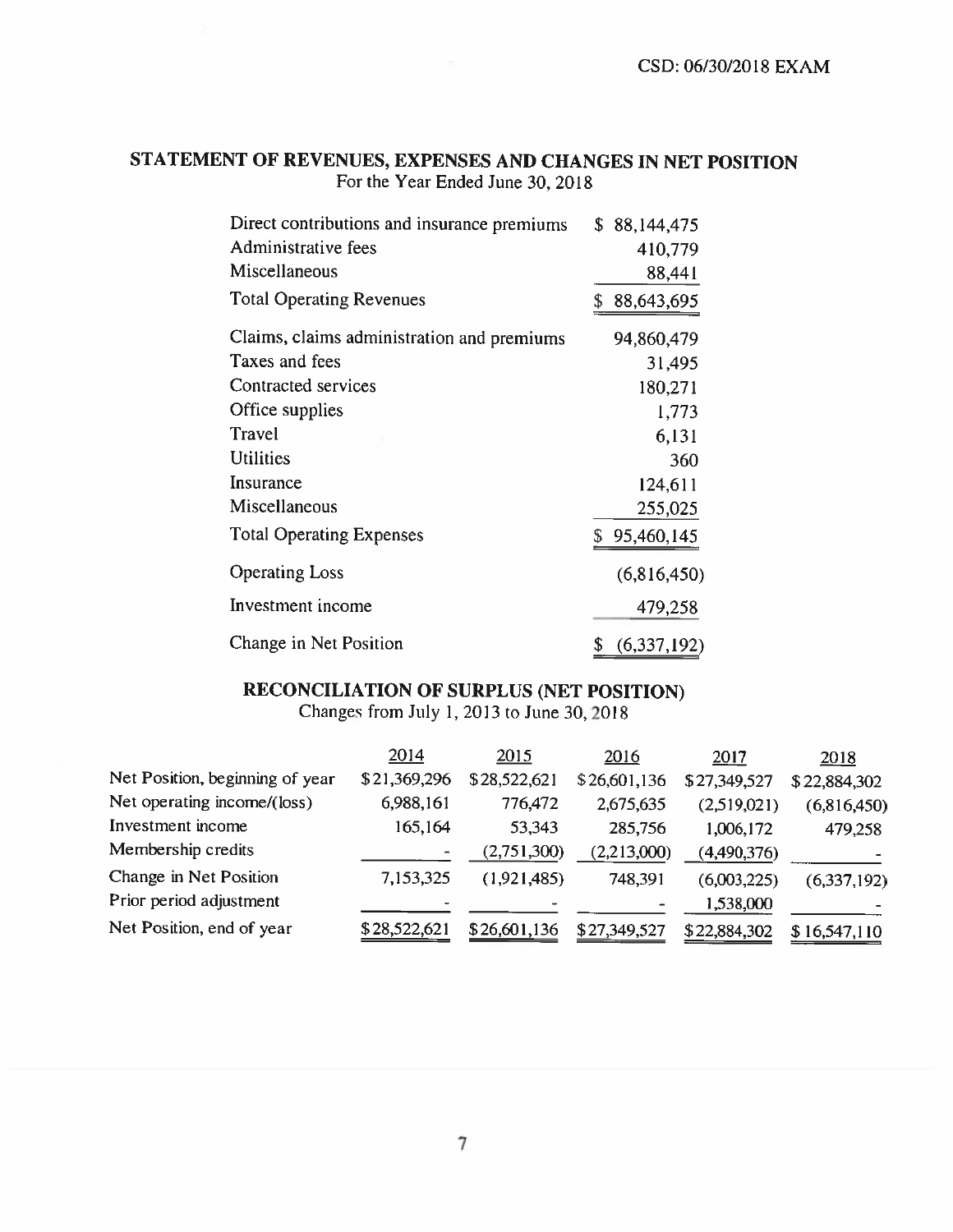# COMMENTS ON FINANCIAL STATEMENTS

None.

#### SUBSEQUENT EVENTS

On July 1, 2019, Willis Towers Watson and Empyrean Benefit Solutions, Inc. (Empyrean) replaced Mercer Health and Benefits Administration, LLC as consultants/administrators. Willis Towers Watson provides consulting, advisory and brokerage services. Empyrean provides enrollment and benefit administration software.

# GENERAL COMMENTS OR RECOMMENDATIONS

The Pool should take immediate action to transfer assets consisting of cash, cash equivalents and investments so that the assets are titled in the name of CSD Insurance Pool, Inc. rather than CSD Insurance Trust.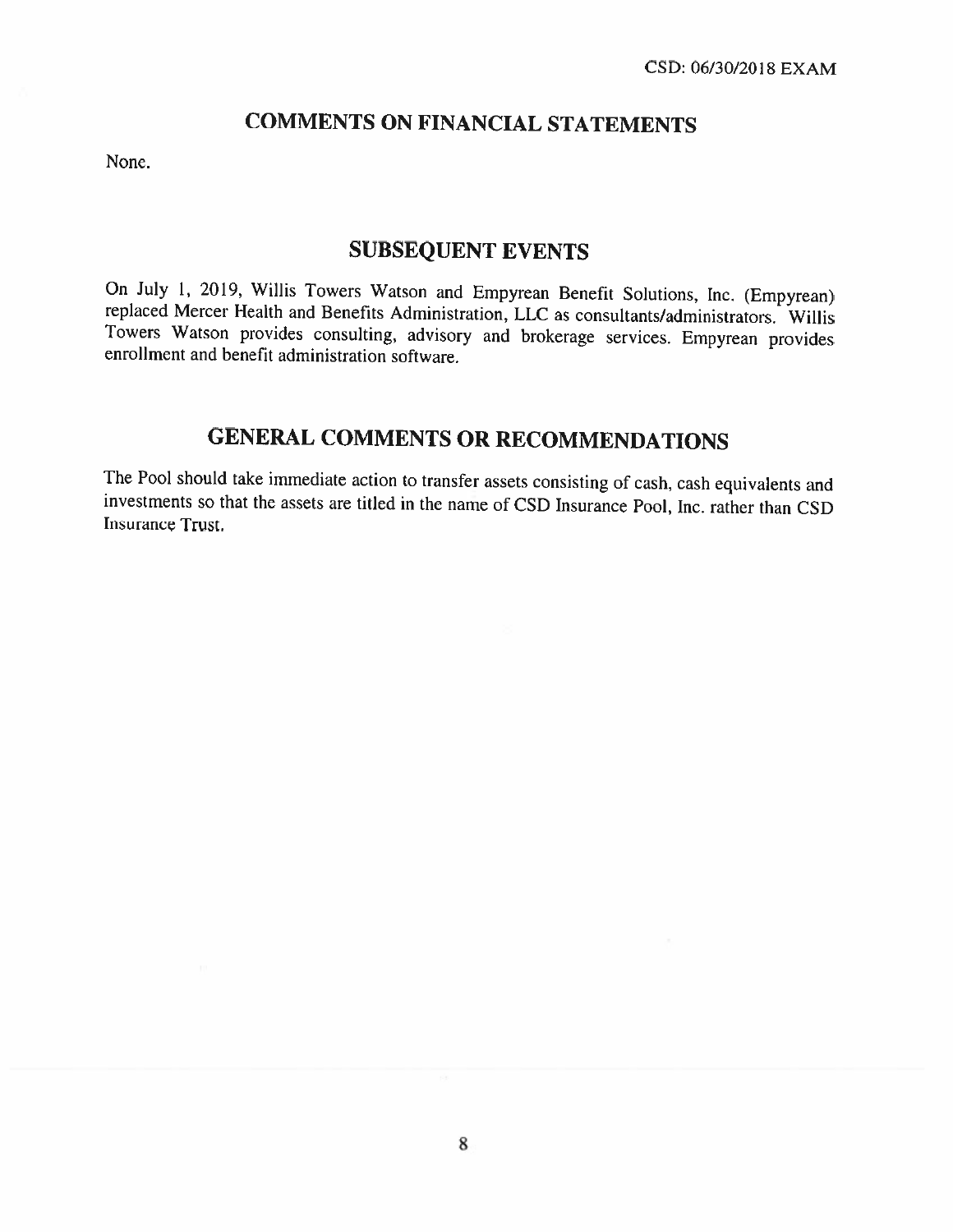#### ACKNOWLEDGMENT

The assistance and cooperation extended by the manager of CSD Insurance Pool, Inc. during the course of this examination is hereby acknowledged and appreciated.

#### VERIFICATION

State of Missouri ) ss ) City of St. Louis )

I, Thomas J. Cunningham, on my oath swear that to the best of my knowledge and belief the above Examination Report is true and accurate and is comprised of only facts appearing upon the books, records or other documents of the Pool, its agents or other persons examined or as ascertained from the testimony of its officers or agents or other persons examined concerning its affairs and such conclusions and recommendations as the examiners find reasonably warranted from the facts.

mmm

Thomas J. Cunningham, CFE, CPA Examiner-in-Charge Missouri Department of Commerce and Insurance

Sworn to and subscribed before me this  $\bigotimes^{\text{IV}'}$  day of My commission expires:  $\ln 2022$ 

Notary Public